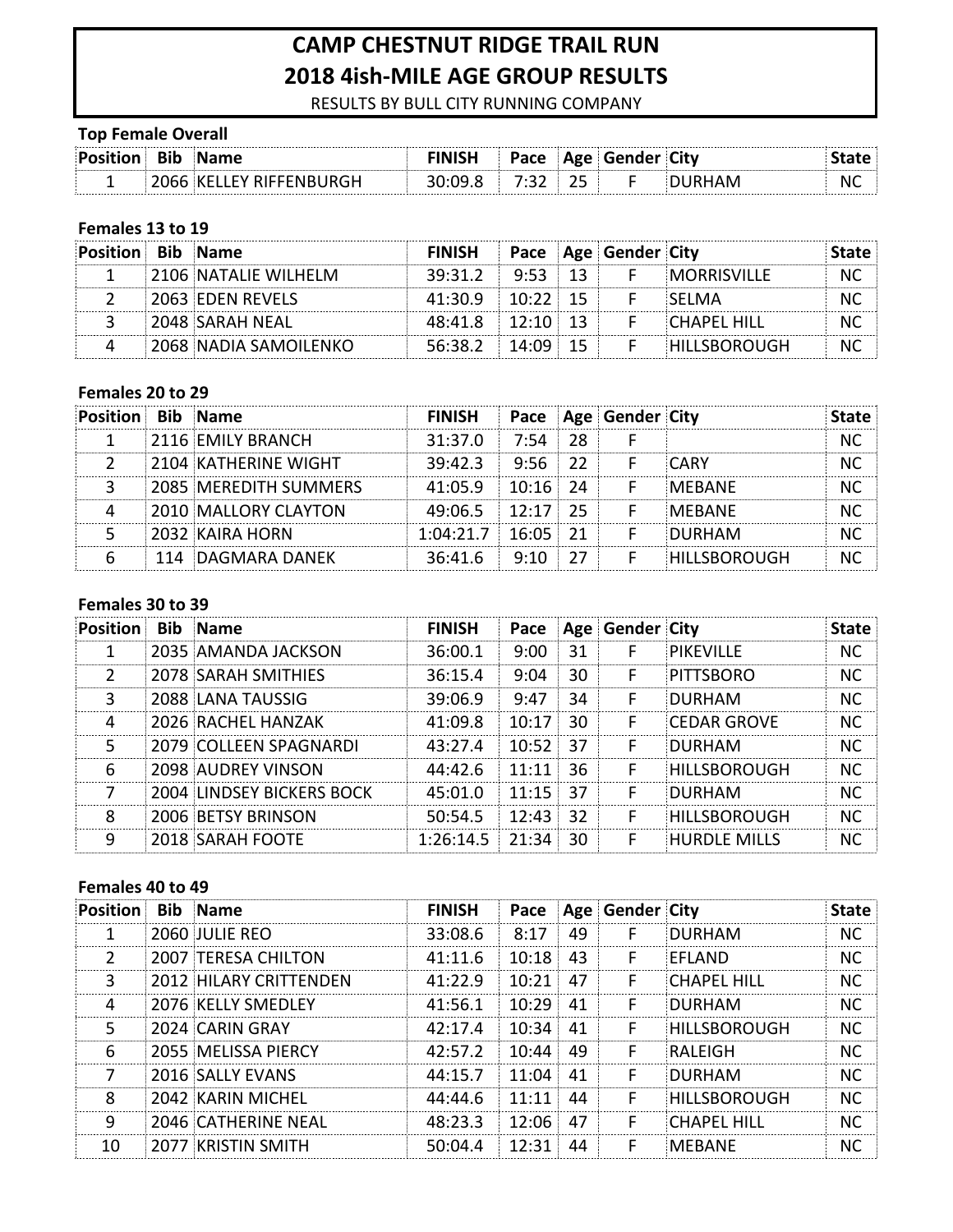| <b>Position</b> | <b>Bib</b> Name             | <b>FINISH</b>     |          |    | Pace Age Gender City |                     | <b>State</b> |
|-----------------|-----------------------------|-------------------|----------|----|----------------------|---------------------|--------------|
| 11              | 2086 RHONDA TANNER          | 50:31.5           | 12:38    | 46 | F                    | <b>BATTLFBORO</b>   | NC.          |
| 12              | 2051 JENNIFER PAYNE         | 51:05.1           | 12:46    | 45 | F                    | <b>SPRING LAKE</b>  | NC.          |
| 13              | 2111 JODY ZOLMAN            | 52:30.3           | 13:08    | 46 | F                    | <b>FAYFTTFVILLF</b> | NC.          |
| 14              | 2002 AKIKO BARKER           | 56:40.1           | 14:10    | 44 | F.                   | <b>WINTFRVILLF</b>  | NС           |
| 15              | 2038 KRISTINE KENNY GLASCOE | 1:00:22.1         | 15:06 1  | 40 | F                    | MEBANE              | NC.          |
| 16              | <b>2013 CHRISTI DYE</b>     | $1:02:47.5$ 15:42 |          | 44 | F                    | GRAHAM              | NC.          |
| 17              | 2008 CHRISTINE CHNUPA       | 1:04:23.6         | 16:06 47 |    |                      | HILLSBOROUGH        | <b>NC</b>    |
| 18              | 2090 ADRIANA TAVERNISE      | 1:19:11.0         | 19:48    | 47 | F                    | <b>MEBANE</b>       | NC.          |
| 19              | 2044 STEPHANIE MILLS        | 1:26:16.1         | 21:34    | 44 | F                    | <b>HAW RIVER</b>    | NC.          |

## Females 50 to 59

| <b>Position</b> | <b>Bib</b> Name                | <b>FINISH</b> | Pace  |    | Age Gender City |                     | <b>State</b> |
|-----------------|--------------------------------|---------------|-------|----|-----------------|---------------------|--------------|
| 1               | 2101 TINA WALLACE              | 39:14.0       | 9:49  | 50 | F               | GRAHAM              | NC.          |
| $\mathcal{L}$   | 2107 KARI WILKINSON            | 40:37.8       | 10:09 | 57 | F               | <b>MFBANF</b>       | NС           |
| 3               | 2062 CARMEN REVELS             | 41:32.1       | 10:23 | 50 | F               | <b>SELMA</b>        | NС           |
| 4               | 2014 ARLEEN EPPINGER           | 45:46.0       | 11:26 | 56 | F               | HILLSBOROUGH        | <b>NC</b>    |
| 5               | 2040 MARY LEATHAM-JENSEN       | 48:00.5       | 12:00 | 55 | F               | <b>MFBANF</b>       | NC.          |
| 6               | 2071 DONNA SCAGGS              | 49:01.8       | 12:15 | 55 | F               | DURHAM              | NC.          |
| 7               | <b>2095 SHELLEY TURKINGTON</b> | 52:31.4       | 13:08 | 51 | F               | DURHAM              | <b>NC</b>    |
| 8               | 2022 SUSIE GILBERT             | 54:42.0       | 13:41 | 56 | F               | DURHAM              | <b>NC</b>    |
| 9               | 2028 LADFANF HAWFS             | 56:45.0       | 14:11 | 54 | F               | CHAPFL HILL         | <b>NC</b>    |
| 10              | 2103 BELINDA WIGHT             | 1:15:10.7     | 18:48 | 53 | F               | CARY                | <b>NC</b>    |
| 11              | 2070 PAM SAUNDERS              | 1:19:11.0     | 19:48 | 54 | F               | <b>MEBANE</b>       | NC.          |
| 12              | 2056 MARSHA RAMARGE            | 1:26:16.1     | 21:34 | 50 | F               | <b>HURDLE MILLS</b> | NС           |

# Females 60 to 69

| :Pos | <b>Name</b> | Pace |      | <b>Age Gender City</b> | --------- |
|------|-------------|------|------|------------------------|-----------|
|      | JACOBS      |      | 60 - |                        |           |
| .    |             |      |      |                        | <b>NC</b> |

## Females 70 & Over

| <b>Position Bib Name</b> |                               | <b>FINISH</b>          |  | Pace Age Gender City |                     |           |
|--------------------------|-------------------------------|------------------------|--|----------------------|---------------------|-----------|
|                          | 2029 MARION HAYWOOD           | $59:32.0$ 14:53 71     |  |                      | <b>CHAPFL HILL</b>  | NC.       |
|                          | <b>2067 SHARON ROGGENBUCK</b> | $1:05:57.7$ $16:29$ 80 |  |                      | <b>HILLSBOROUGH</b> | <b>NC</b> |

# **Top Male Overall**

| יהם: | кіп |  |          | <b>AUD</b> .<br>ັ |   |   |    |
|------|-----|--|----------|-------------------|---|---|----|
|      |     |  | <u>.</u> |                   | M | . | N0 |

## **Males 12 & Under**

| <b>Position Bib Name</b> |                    | <b>FINISH</b>            |  | <b>Pace Age Gender City</b> |              |     |
|--------------------------|--------------------|--------------------------|--|-----------------------------|--------------|-----|
|                          | 2049 TAYLOR NEAL   | $42:11.4$ $10:33$ 11 M   |  |                             | CHAPEL HILL! | .NC |
|                          | 2023 AIDAN GLASCOE | $1:00:15.0$ $15:04$ $11$ |  | M                           |              | N0  |

## **Males 13 to 19**

| ки |     | Pace | AσΔ<br>סי | wend | der Citv | ---------- |
|----|-----|------|-----------|------|----------|------------|
|    | 'NF |      | 14        | M    |          | NC         |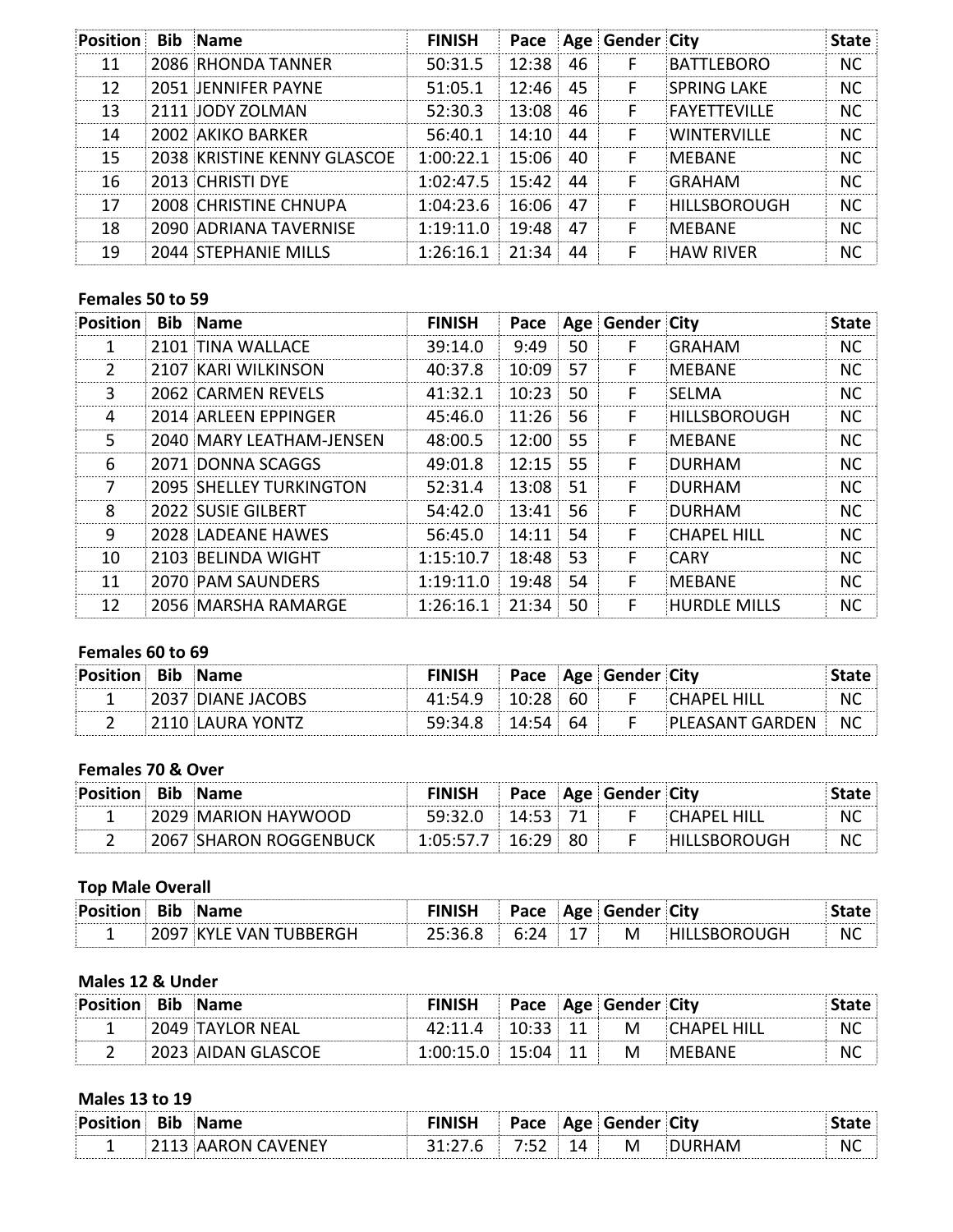| Position Bib Name |                                           | <b>FINISH Pace Age Gender City</b> |  |   |                            |  |
|-------------------|-------------------------------------------|------------------------------------|--|---|----------------------------|--|
|                   | $\parallel$ 2112 $\parallel$ MARK CAVENEY |                                    |  |   | 32:06.1 8:02 14 M DURHAM   |  |
|                   | 2021 ASA GEREND                           |                                    |  |   | $38:44.5$ 9:41 13 M DURHAM |  |
|                   | <b>2102 JACK WEINARD</b>                  | $39:28.0$ $9:52$ 13                |  | M | <b>DURHAM</b>              |  |
|                   | 2083 CALVIN STULTS                        | 39:29.3 9:52 13 M                  |  |   | <b>DURHAM</b>              |  |

# **Males 20 to 29**

| Position Bib Name |                    | <b>FINISH</b>     |        | Pace Age Gender City |                 |      |
|-------------------|--------------------|-------------------|--------|----------------------|-----------------|------|
|                   | 109 AUSTIN WISSLER |                   | 6.52 L | M                    |                 | . NU |
|                   | REED CONE          | 29:54.3 7:28 21 . |        | M                    | <b>CHEYENNE</b> |      |

#### **Males 30 to 39**

| <b>Position</b> | <b>Bib Name</b>               | <b>FINISH</b> |         |    | Pace Age Gender City |                     | itate     |
|-----------------|-------------------------------|---------------|---------|----|----------------------|---------------------|-----------|
|                 | 2061 ERIC PRENSHAW            | 30:06.8       | 7:32 33 |    | M                    | DURHAM              | NC.       |
|                 | 2093 EVAN TONG                | 35:56.1       | 8:59    | 36 | M                    | <b>HILLSBOROUGH</b> | NС        |
|                 | <b>2072 JEFFREY SCHEURING</b> | 36:05.5       | 9.01    | 35 | M                    | <b>DURHAM</b>       | NC        |
|                 | 2069 NELSON SANTANA           | 38:04.4       | 9:31    | 35 | M                    | <b>MEBANE</b>       | ΝC        |
|                 | 2089 MATTHEW TAUSSIG          | 39:06.9       | 9:47    | 34 | M                    | <b>DURHAM</b>       | <b>NC</b> |
|                 | 2064 LEONARD RHEW             | 50:56.6       | 12:44   | 36 | М                    | DURHAM              |           |

#### **Males 40 to 49**

| <b>Position</b> | <b>Bib</b> Name               | <b>FINISH</b> |       |          | Pace   Age   Gender   City |                     | tate |
|-----------------|-------------------------------|---------------|-------|----------|----------------------------|---------------------|------|
|                 | 2059 BRIAN REO                | 33:14.8       | 8:19  | 49       | M                          | DURHAM              | NC.  |
|                 | <b>2003 CHRISTOPHER BERGE</b> | 33:34.2       | 8:24  | 45       | M                          | <b>HILLSBOROUGH</b> | NC.  |
| R               | 2084 RYAN STULTS              | 33:37.5       | 8:24  | 44       | м                          | DURHAM              | NC.  |
| Δ               | 2054 ALAN PIERCY              | 41:26.5       | 10:21 | 46       | M                          | RALFIGH             | NC.  |
| 5               | <b>2047 CHRISTOPHER NEAL</b>  | 42:11.6       | 10:33 | 48       | м                          | <b>CHAPFL HILL</b>  | NC.  |
| 6               | 2058 SCOTT RENK               | 43:32.8       | 10:53 | 49       | м                          | RALFIGH             | NС   |
|                 | <b>2015 JONATHAN EVANS</b>    | 44:15.7       | 11:04 | $\Delta$ | м                          | DURHAM              | NC.  |
| Ջ               | <b>2057 STEVEN RAMARGE</b>    | 1:25:54.4     | 21.29 | 46       | M                          | <b>HURDLF MILLS</b> |      |

#### **Males 50 to 59**

| Position      | <b>Bib</b> Name            | <b>FINISH</b> | Pace  |    | Age Gender City |                     | <b>State</b> |
|---------------|----------------------------|---------------|-------|----|-----------------|---------------------|--------------|
| 1             | <b>2091 DAN THORNTON</b>   | 32:37.0       | 8:09  | 53 | м               | CARRBORO            | NC.          |
| $\mathcal{P}$ | 2099 DONALD VON HAGEN      | 34:58.4       | 8:45  | 53 | M               | HILLSBOROUGH        | <b>NC</b>    |
| 3             | 2108 MICHAEL WILKINSON     | 35:52.3       | 8:58  | 58 | M               | MEBANE              | <b>NC</b>    |
| 4             | 2065 BILL RICHARDSON       | 36:02.9       | 9:00  | 57 | м               | <b>WATKINSVILLE</b> | GA           |
| 5             | 2053 VIC PEPPER            | 36:04.6       | 9:01  | 51 | M               | DURHAM              | NC.          |
| 6             | 2052 KEITH PEOPLES         | 36:28.6       | 9:07  | 54 | M               | DURHAM              | <b>NC</b>    |
| 7             | 2114 CRAIG GILBERT         | 38:07.8       | 9:32  | 59 | м               | DURHAM              | NС           |
| 8             | 2001 PAT ABBOTT            | 39:21.9       | 9:50  | 51 | М               | FLON                | NC.          |
| 9             | 2081 CHRISTOPHER STONEMAN  | 40:00.2       | 10:00 | 56 | М               | CHAPEL HILL         | <b>NC</b>    |
| 10            | 198 JOHN PRFISSER          | 41:49.2       | 10:27 | 54 | M               | <b>CHAPEL HILL</b>  | <b>NC</b>    |
| 11            | <b>2096 TIM TURKINGTON</b> | 42:53.3       | 10:43 | 56 | М               | DURHAM              | NC.          |
| 12            | 2092 WESLEY TILLEY         | 45:24.4       | 11:21 | 54 | M               | <b>HURDLE MILLS</b> | NС           |
| 13            | 2043 JOHNNY MILLS          | 1:25:51.9     | 21:28 | 50 | M               | HAW RIVER!          | NС           |